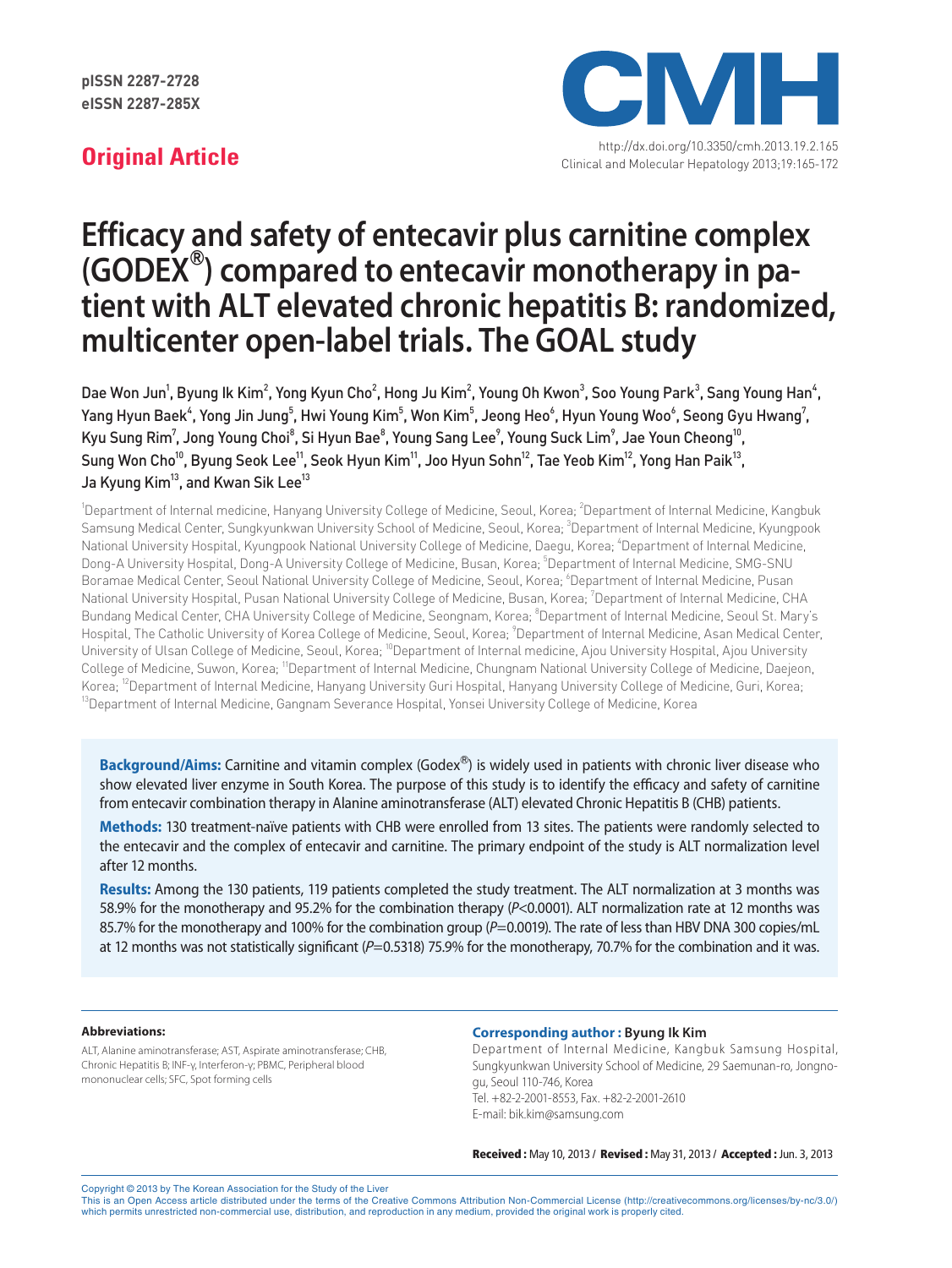

Quantification of HBsAg level was not different from the monotherapy to combination at 12 months. Changes of ELISPOT value to evaluate the INF-γ secretion by HBsAg showed the increasing trend of combination therapy compare to monotreatment.

**Conclusions:** ALT normalization rate was higher in carnitine complex combination group than entecavir group in CHB. Combination group was faster than entecavir mono-treatment group on ALT normalization rate. HBV DNA normalization rate and the serum HBV-DNA level were not changed by carnitine complex treatment. **(Clin Mol Hepatol 2013;19:165-172)**

**Keywords:** Hepatitis B; Carnitine; Entecavir

### **INTRODUCTION**

Chronic Hepatitis B (CHB) is a leading cause of liver cirrhosis and hepatocellular cacinoma in South Korea and a disease that affects over 3 billion people worldwide. Recently, a significant improvement has been made in the treatment of CHB, as various antiviral agents were developed. According to the 3-phase clinical research that compared the effects of lamivudine in HBeAg-positive CHB for 12 months, Entecavir was superior to lamivudine in the aspects of a decrease of serum HBV DNA, the rate of undetectable HBV DNA (less than 300 copies/mL) and alanine aminotransferase (ALT) normalization rate.<sup>1</sup> The effect of hepatitis B antiviral drugs has been greatly enhanced thanks to the recent development of entecavir, but the non-response rate of serum ALT level even after 12-month treatment and the rate of partial virologic response were reported 20-30%.<sup>2</sup>

Godex<sup>®</sup> which is carnitine and vitamin complex has been used in patients with various liver disease to reduce liver enzyme level. Among previous studies, one clinical test of carnitine complex reported that the ALT normalization rate of ALT elevated chronic liver disease with carnitine complex was 86%.<sup>3</sup> Carnitine has showed beneficial effects on various liver disease. The counteracting effect of carnitine on alcoholic fatty liver disease is well documented.<sup>4</sup> Dietary supplementation with L-carnitine significantly reduced steatosis, mild inflammation, elevated plasma alanine aminotransferase and tumor necrosis factor alpha.<sup>5</sup> However, the exact mechanism by which carnitine reduces steatosis is not clear. Elliott et al suggested that one mechanism may involve Kupffer cells, the resident liver macrophages.<sup>6</sup> Carnitine and its acyl derivatives can modulate eicosanoid synthesis by peritoneal macrophages, and decrease their response to chemotactic stimuli.<sup>6</sup> Carnitine and vitamin complex supplement reduced serum ALT, aspirate aminotransferase (AST), and bilirubin in nonalcoholic fatty liver disease.<sup>4</sup> Carnitine transports long chain fatty acid to mitochondria and cause beta-oxidation, which helps to reduce intrahepatic fat mass and inflammation of non-alcoholic fatty liver disease.<sup>7-8</sup> Moreover, the co-administration of carnitine to patients with chronic hepatitis C is reported not only to reduce symptoms, but also to lower the frequency of hematological abnormality resulted from interferon treatment.<sup>9-11</sup> It is known that the administration of carnitine influences the activation of lymphocyte.<sup>12</sup> Also, carnitine regulates the production of prostaglandin E1 and E2 to control the functions of lymphocyte.<sup>12</sup> Carnitine has diverse effects on various liver disease via fatty acid oxidation, immune modulation, and mitochondrial biosynthesis, etc.<sup>4-6</sup> However, effects of supplementary carnitinine on CHB have been not investigated.

The purpose of this study is to assess the effect of improving the liver inflammation when Godex<sup>®</sup> is co-administered to ALT elevated CHB patients who go through the antiviral drug therapy and to identify the clinical safety of carnitine complex.

#### **PATIENTS AND METHODS**

#### **Subjects**

The subjects of this study are hepatitis patients whose ALT is greater than or equal to 80 U/L but the ALT is less than or equal to 10 times the upper limit of normals and who did not receive the antiviral drug therapy. Specifically, HBV  $>10^5$  copies/mL in case of HBeAg positive and HBV  $>10^4$  copies/mL in case of HBeAg negative were included in this study. Acute hepatitis A patients and chronic hepatitis C patients were excluded. Among liver cirrhosis patients, those who had hepatic coma, esophageal variceal hemorrhage, spontaneous bacterial peritonitis, and uncompensated liver cirrhosis of Child-Pugh score ≥10 were excluded. Also, patients with hepatocellular carcinoma and malignant tumors in other organs, patients with creatinine of greater than 1.5 times ULN, patients given immunosuppressive drugs in 6 months prior to the enrollment in this study, and patients with serious diseases be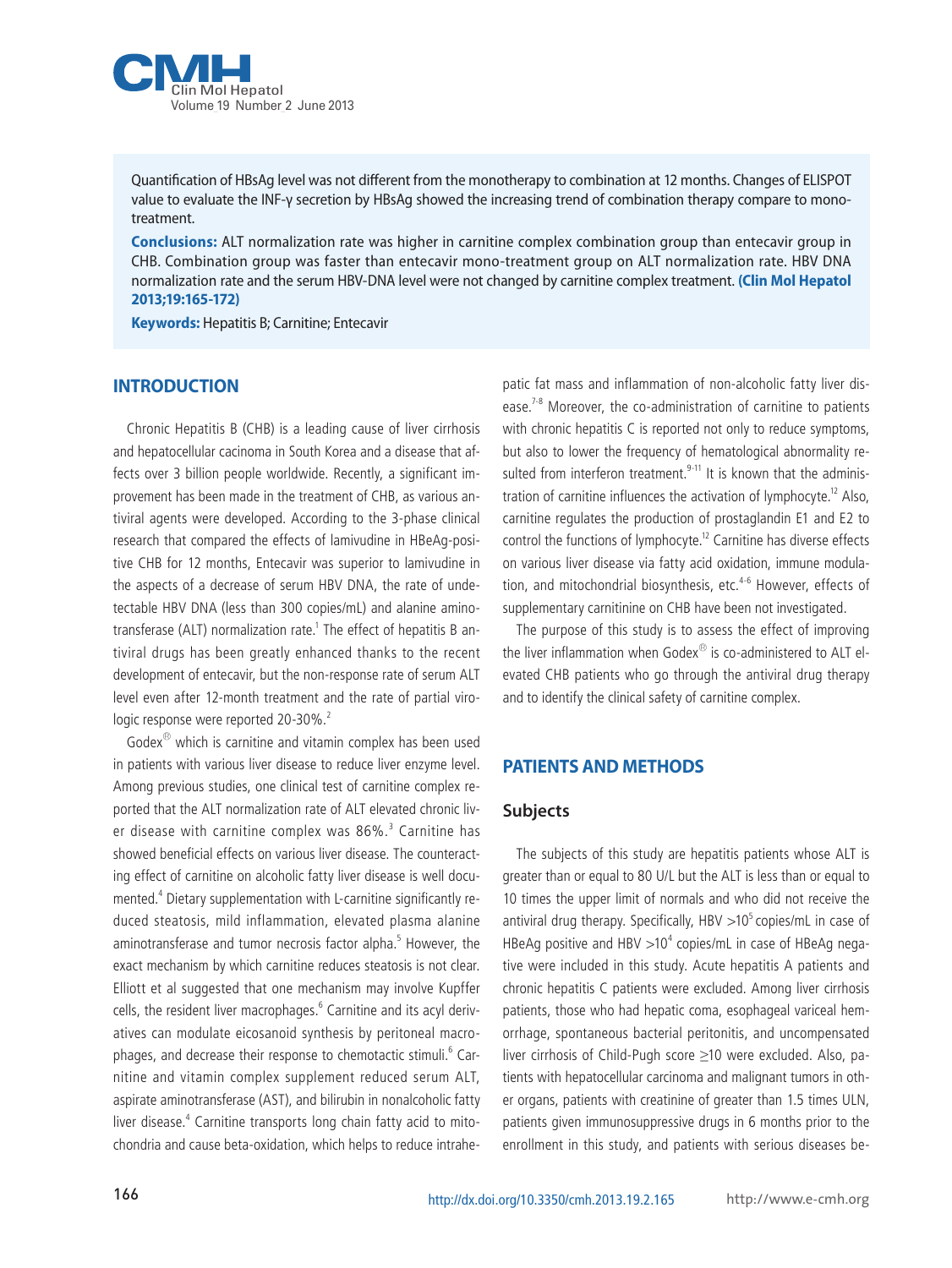lieved to affect the test other than liver disease (e.g. uncontrollable diabetes, alcoholics, and malignant tumor, etc.) were excluded.

#### **Stratified randomization**

Subjects are randomized at an one to one ratio to the entecavir monotherapy and the entecavir plus carnitine complex (Godex<sup>®</sup>, Seoul, Celltrion pharm) combination therapy. After the central institution grants randomized groups to the study organization, randomization is carried out by stratifying the groups according to the presence of HBeAg by checking if they were HBeAg positive or negative at the time of screening. Computer program generates a list of random numbers. First, with the date of random number generation set as a seed number, two random numbers are created and then used as seed numbers for creating random numbers for two HBeAg positive and negative groups. The block sizes of four and six are both used. Sufficient random numbers are generated in each layer. In each block, entecavier plus carnitine complex combination therapy (test group) was allocated with small numbers and entecavir monotherapy (control group) was allocated to big numbers depending to the size of random numbers. The randomization table is randomly allocated to subjects depending on HBeAg type in the order of the subject patients' enrollment in the study organization. They are randomly selected to be divided into a monotherapy group and a combination therapy group. Entecavir (0.5 mg) and entecavir plus carnitine complex (2 cap./time, 3 times/day, totally 2,472 mg/day, oral administration) were given to the monotherapy group and the combination therapy group, respectively for 12 months.

#### **Test items & schedule**

Before and 3, 6, 9, 12 months after medication, ALT, AST, bilirubin, HBV-DNA PCR, HBsAg, HBsAb, HBeAg, and HBeAb were measured. Then abdominal ultrasonography and AFP examination were carried out every six months. HBV DNA was measured by real-time PCR method on a central lab using a COBAS TaqMan analyser (Roche Diagnostics, Mannheim, Germany) with a detection limit of 20 IU/mL. Quantitative HBsAg was tested on a central lab using the ARCHITECT HBsAg QT immunoassay (Abbott Diagnostics, Wiesbaden, Germany). Quantitative HBsAg was examined every 3 months during the follow-up period.

#### **Lymphocyte interferon-γ secretion test**

Interferon gamma enzyme-linked immunosorbent spot (ELISPOT) examination was performed using the ELISPOT test to evaluate the ability of leucocytic interferon-γ secretion caused by HBsAg stimulation. Blood specimen was transferred to the central laboratory within 2 days after blood-collecting. Peripheral blood mononuclear cells (PBMC) were separated here to be stored in a nitrogen tank. Seed 100 μL of cell suspension in 5-well plates and put 1uL of dilution of core and surface protein 1 to medium 9. For a positive control group, mAb CD3-2 was added until its maximum concentration reached 100 ng/mL and cultured in 5% CO2 incubator at 37℃ for 12-48 hours. The cell suspension was removed and washed five times using PBS. The detection reagent (mAb 7-B6-1) was added in the ratio of 200 to 1 in PBS where 10% FBS is contained and another 100 μL of it was added into each well. Incubate it at room temperature for 2 hours and wash five time using PBS. Filter it at 0.45 μm and put 100 μL of substrate solution (BCIP/NBT-plus) to be developed for 15 minutes. Water-wash and dry it at room temperature to be counted using ELISpot reader (AELVIS, Germany).

#### **Peripheral blood mitochondria copy number**

We collected 5 mL of peripheral venous blood before and after administration of each drug an put it in EDTA tube to be kept in a freezer at -80°C. Process it in a centrifuge at room temperature and extract DNA from it, then measure peripheral blood mitochondria DNA using real-time polymerase chain reaction (PCR) using COBAS Ampliprep (Roche, Indianapolis, IN, USA). Develop a probe for GAPDH and mtDNA and mark 5' terminal and 3' terminal each with 5-carboxyfluorescein(FAM) reporter and 6-carboxytetramethyl-rhodamine (TAMRA) quencher. PCR was performed for mtDNA and PCR mixture was 15 μL which consists of TaqMan Universal PCR Master Mix (ABI, USA) 7.5 μL, primer forward (5 pmol/mL) 1.5 μL, primer reverse (5 pmol/mL) 1.5 μL, probe (1 pmol/μL) 1.5 μL, and distilled water 0.5 μL, DNA 2.5 μL. PCR used ABI 7500 Real-Time PCR System and amplification was repeated forty times on conditions of 2 minutes at 50°C, once for 10 minutes, 15 seconds at 95°, and 1 minute at 60°. For a qualitative analysis of mitochondrial DNA copy number, the comparative analysis using the amplification of glyceraldehyde-3-phosphate dehydrogenase (GAPDH) was implemented.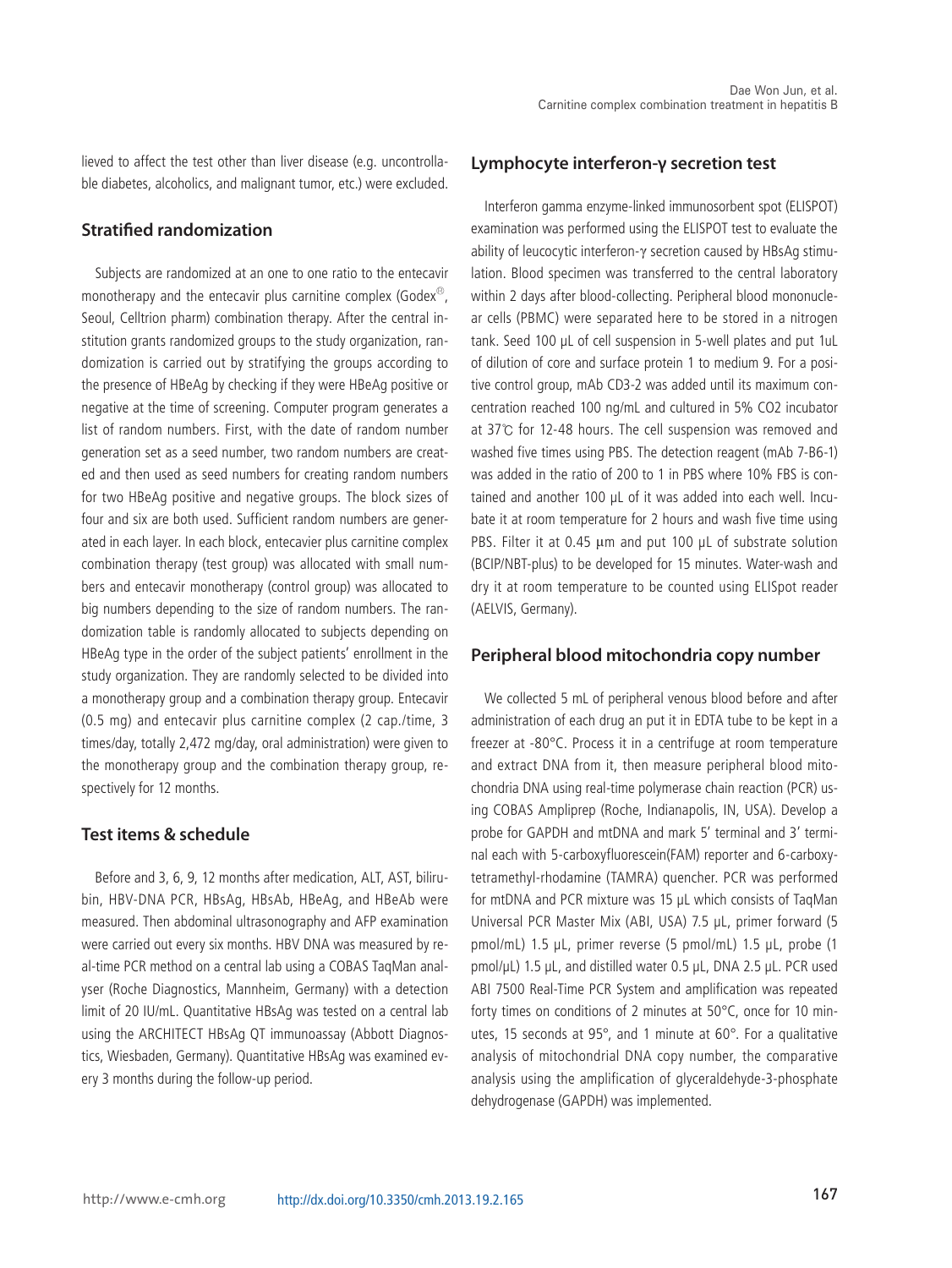

# **Statistical analysis method**

Since the primary end point is ALT normalization rate when 12-month treatment is completed, Fisher's exact test or Chi-square test needs to be used to verify the difference between two groups. But, if there are significant differences between demographic data and clinical history data, logistic regression analysis is used for correction.

Continuous variables (HBsAg titer, HBV DNA titer, ELISPOT and the peripheral blood mitochondrial DNA copy number) were analyzed by t -test or Wilcoxon Rank test. Categorical variables (rate of ALT normalization and HBV DNA <300 copies/mL) were analyzed by the Fisher's exact test of Chi-square test.

### **RESULTS**

#### **Subjects**

A total of 130 patients were randomized in this clinical trial. Out of those randomized patients, six were excluded from analysis due to withdrawal, two due to follow-up failure, one due to adverse reactions, and two due to inclusion/exclusion criteria, while a total of 119 patients were included in this study (Fig. 1). The average ages of the monotherapy group and the combination therapy group were 44.9 and 43.0 years old, respectively. There was no difference in ALT, AST, and virus concentration in serum between two groups (Table 1).

### **Normalization rate of aminotransferase activity**

Normalization rates of subjects' serum ALT were 58.9% and

**Table 1.** Basic characteristics

| 87.5% in 3-month dosing and 6-month dosing for the monothera-           |
|-------------------------------------------------------------------------|
| py group, and 95.2% and 100% for the combination therapy                |
| group, which showed that the figure was statistically higher in the     |
| combination therapy group ( $P < 0.0001$ vs. $P = 0.0038$ ). After      |
| 9-month dosing, the figures showed no significant difference be-        |
| tween the monotherapy group and the combination therapy group           |
| $(P=0.1011)$ . At the time of 12-month dosing, the figures showed       |
| statistically significant difference between two groups with 85.7%      |
| and 100% ( $P=0.0019$ ) (Fig. 2). On condition of the ALT threshold     |
| value below than 30 U/L for males and 19 U/L for females, the se-       |
| rum ALT normalization rates after 3, 6, 9-month dosing were sta-        |
| tistically significantly higher in the combination therapy. At the      |
| time of 12-month dosing when the study is completed, the nor-           |
| malization rates were 69.6% in the monotherapy group and                |
| 93.7% in the combination therapy group, which showed statisti-          |
| cally significant difference between two groups ( $P=0.0006$ ) (Table   |
| 2). At the time of 12-month dosing, the average values of serum         |
| ALT were $25.2 \pm 15.0$ in the monotherapy group and $13.6 \pm 5.1$ in |



**Figure 1. CONSORT flow chart.** 

|                                         | Mono-therapy (n=56) | Combination-therapy (n=63) | P-value <sup>®</sup> |
|-----------------------------------------|---------------------|----------------------------|----------------------|
| Age (yr)                                | $44.9 + 10.0$       | $43.0 + 9.8$               | 0.289                |
| Sex (M:F)                               | 37:19               | 40:23                      | 0.769                |
| HBeAg positive                          | 49                  | 54                         | 0.776                |
| HBV-DNA PCR (10 <sup>8</sup> copies/mL) | $3.5 \pm 3.9$       | $3.5 + 4.2$                | 0.978                |
| ALT (U/L)                               | $160.3 + 74.9$      | 159.4±67.5                 | 0.944                |
| AST (U/L)                               | $111.3 \pm 70.2$    | 118.8±70.3                 | 0.565                |
| Bilirubin (mg/dL)                       | $0.98 \pm 0.39$     | $0.89 + 0.31$              | 0.140                |
| Albumin (mg/dL)                         | $4.22 + 0.37$       | $4.18 + 0.41$              | 0.636                |
| Prothrombine time (INR)                 | $1.05 \pm 0.1$      | $1.42 + 2.05$              | 0.149                |

 $p$  /  $\geq$  0.05 by chi square test and student t test.

ALT, alanine trasnsaminase; AST, aspartate aminotransferase; INR, international normalized ratio.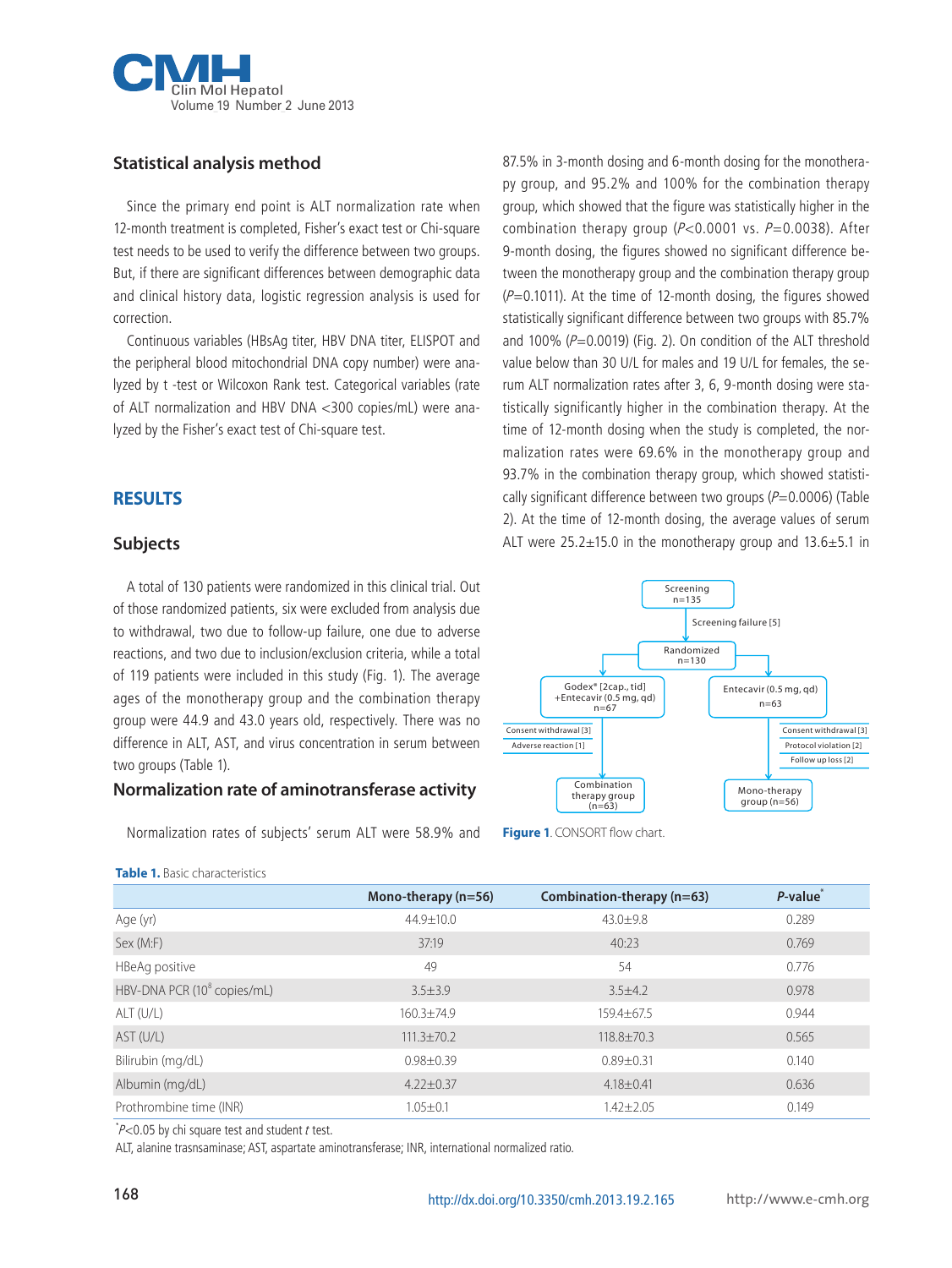



**Figure 2.** ALT normalization rate during follow up period. Serum ALT normalization rates after 3, 6, 9-month dosing were statistically significantly higher in the combination therapy group than monotherapy group. ALT, alanine aminotransferase activity.

the combination therapy group, which showed lower in the combination therapy group (P<0.0001). When pretreatment ALT was over 200 U/L, the serum ALT normalization rates after 3-month dosing were 53.9% and 88.2% in the monotherapy group and the combination therapy group, respectively  $(P=0.0348)$ . At the time of 12-month dosing when the study is completed, the ALT normalization rates were 69.2% and 100% in the monotherapy group and the combination therapy group, respectively, which showed statistically significant difference between two groups  $(P=0.014)$ . Normalization rates of subjects' serum AST were 73.2% and 79.4% in 3-month dosing and 12-month dosing for the monotherapy group, and 92.6% and 88.9% for the combination therapy group, which showed no significant difference between the monotherapy group and the combination therapy group.

# **Seroconversion rate and virus negative conversion rate**

The rates of ALT normalization and HBV DNA of less than 300 copies/mL after 3, 6, 9, 12-month dosing were 43.6%, 50.9%, 69.1%, 75.9% in the monotherapy group and 54.8%, 50.0%, 64.4%, 70.7% in the combination therapy group, respectively, which showed the increasing trend of serum virus negative conversion rate in both groups according to treatment period, but no difference in HBV DNA negative conversion rate between two groups.

HBeAg seroclearance rates at the time of therapeutic termina-

| Mono-therapy Combination-therapy<br>88.9 (51/58)<br>79.4 (50/63)<br>87.1 (54/62)<br>95 (57/60)<br>3.2 (2/63)<br>$(n=63)$<br>92.6 (50/54)<br>73.2 (41/56)<br>96.4 (53/55)<br>87.5 (47/55)<br>1.8(1/56)<br>$(n=56)$<br>P-value <sup>*</sup><br>$-0.0001$<br>0.0006<br>0.0006<br>$-0.0001$<br>Mono-therapy Combination-therapy<br>95.2 (60/63)<br>90.5 (57/63)<br>90.5 (57/63)<br>93.7 (59/63)<br>$(n=63)$<br>0(0/63)<br>64.3 (36/56)<br>25.0 (14/56)<br>69.6 (39/56)<br>55.4 (31/56)<br>$(n=56)$<br>0(0/56)<br>P-value <sup>*</sup><br>0.0038<br>$-0.0001$<br>0.0019<br>0.1011<br>Mono-therapy Combination-therapy<br>95.2 (60/63)<br>96.8 (61/63)<br>100 (63/63)<br>100 (63/63)<br>$(n=63)$<br>0(0/63)<br>85.7 (48/56)<br>58.9 (33/56)<br>87.5 (49/56)<br>89.3 (50/56)<br>0(0/56)<br>$(n=56)$<br>After (12 mon)<br>After (3 mon)<br>After (6 mon)<br>After (9 mon)<br>Before |  | ALT <40 U/L |  | male <30 U/L, female <19 U/L<br>ALT (lower normal limit) |  | AST <40 U/L |                      |
|-----------------------------------------------------------------------------------------------------------------------------------------------------------------------------------------------------------------------------------------------------------------------------------------------------------------------------------------------------------------------------------------------------------------------------------------------------------------------------------------------------------------------------------------------------------------------------------------------------------------------------------------------------------------------------------------------------------------------------------------------------------------------------------------------------------------------------------------------------------------------------|--|-------------|--|----------------------------------------------------------|--|-------------|----------------------|
|                                                                                                                                                                                                                                                                                                                                                                                                                                                                                                                                                                                                                                                                                                                                                                                                                                                                             |  |             |  |                                                          |  |             | P-value <sup>"</sup> |
|                                                                                                                                                                                                                                                                                                                                                                                                                                                                                                                                                                                                                                                                                                                                                                                                                                                                             |  |             |  |                                                          |  |             |                      |
|                                                                                                                                                                                                                                                                                                                                                                                                                                                                                                                                                                                                                                                                                                                                                                                                                                                                             |  |             |  |                                                          |  |             | 0.4298               |
|                                                                                                                                                                                                                                                                                                                                                                                                                                                                                                                                                                                                                                                                                                                                                                                                                                                                             |  |             |  |                                                          |  |             | 0.7964               |
|                                                                                                                                                                                                                                                                                                                                                                                                                                                                                                                                                                                                                                                                                                                                                                                                                                                                             |  |             |  |                                                          |  |             | 0.7202               |
|                                                                                                                                                                                                                                                                                                                                                                                                                                                                                                                                                                                                                                                                                                                                                                                                                                                                             |  |             |  |                                                          |  |             | 0.4075               |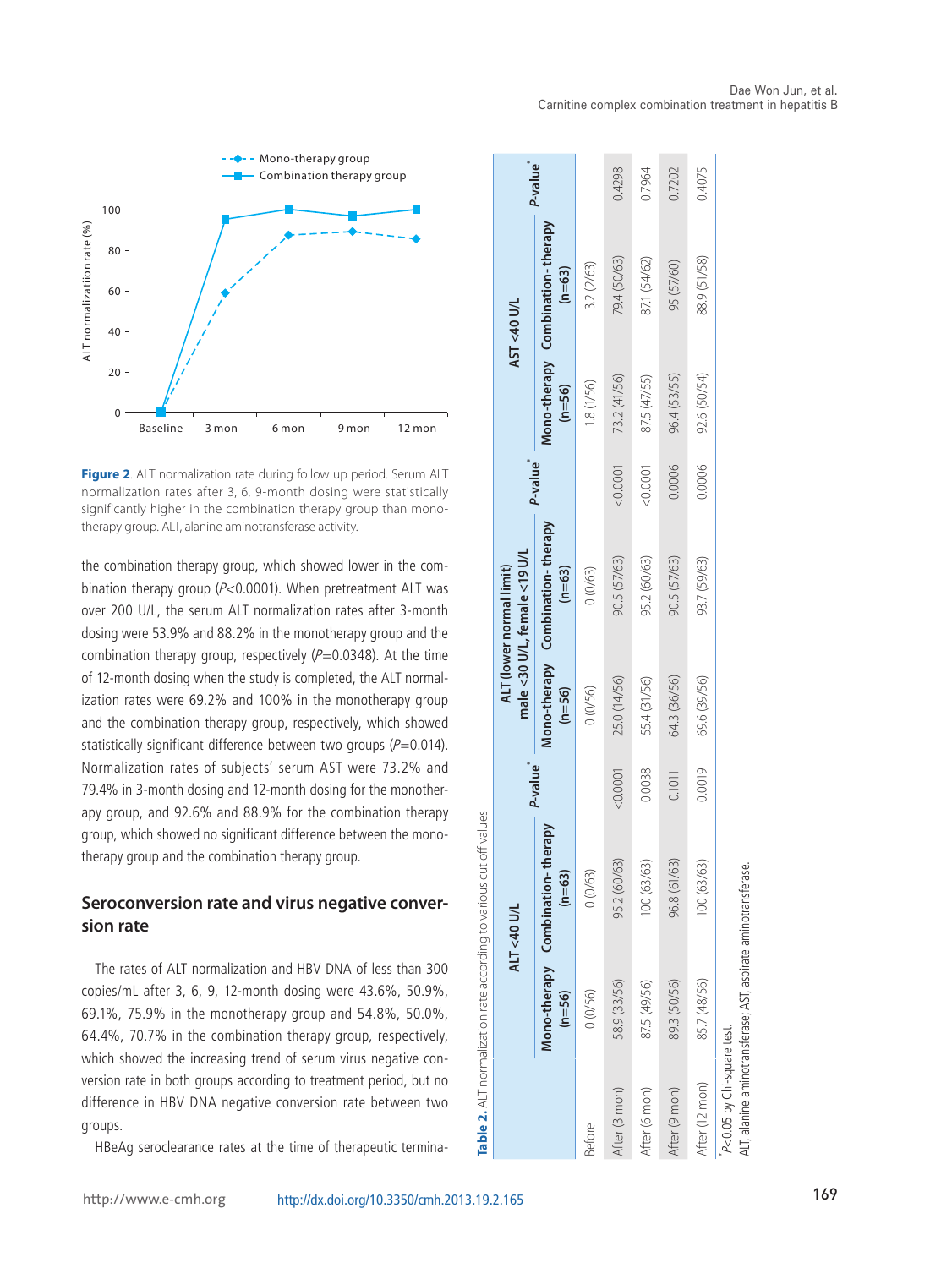

tion were 14.3% and 5.6% in the monotherapy group and the combination therapy group, respectively while HBeAg seroconversion rates were 10.2% and 5.6% in the monotherapy group and the combination therapy group, respectively, which showed no difference between two groups. In the monotherapy group, quantitative HBsAg level declined from 42,810 IU/mL to 10,433 IU/mL at the time of 12-month dosing on average, while in the combination therapy group, quantitative HBsAg level reduced from 44,037 IU/mL to 8,621 IU/mL at the time of 12-month dosing on average, which showed no difference between two groups.

# **Lymphocyte interferon-γ secretion test (ELISPOT test)**

Before treatment, the abilities of leucocytic interferon-γ secretion caused by hepatitis B surface antigen stimulation were 56.5 SFC/10<sup>6</sup> PBMCs and 50.5 SFC/10<sup>6</sup> PBMCs in the monotherapy group and the combination therapy group, respectively. But after 12-month treatment, the ELISPOT values increased to 81.3 SFC/10<sup>6</sup> PBMCs and 99.2 SFC/10<sup>6</sup> PBMCs, respectively. The monotherapy group showed no statistical difference in the ability of leucocytic interferon-γ secretion between pretreatment and 12-month treatment ( $P=0.131$ ), but the combination therapy group showed a significant increase in the 12-month treatment compared to pretreatment  $(P=0.030)$  (Fig. 3).

### **Peripheral blood mitochondria copy number**

At the baseline and end of treatment, peripheral blood mitochondria copy numbers were 1,298.3 copies/mL and 2,944.1 copies/mL in the monotherapy group and 1,437.2 copies/mL and 2,320.8 copies/mL in the combination therapy group, respectively, but no statistical significance was found in both groups  $(P=0.7351)$ .

#### **Results of safety analysis**

The most frequently reported adverse effects occurred during the study period were fatigue, skin rash, and indigestion. During 12-months, the numbers of adverse events in monotherapy group and combination therapy group were 22 and 35, respectively. Among them only six cases were highly suggested having causal relationship with medication. Indigestion, skin rash, and drowsiness were the frequent adverse events of the medication. However, the prevalence of each symptom was not statistically significant (Table 3). Rest of symptoms did not seem to have causal relation



**Figure 3**. Changes of interferon-γ during treatment period. Lymphocyte interferon-γ secretion activity was increase in both combination and mono-therapy group. Combination therapy group showed a significant increase in the 12-month treatment compared to pretreatment.

*P***‐value\***

| <b>IMMINISHI</b>      |                   |                          |                    |         |  |  |
|-----------------------|-------------------|--------------------------|--------------------|---------|--|--|
| <b>Symptoms</b>       |                   | <b>Number of cases</b>   |                    |         |  |  |
|                       | Mono-therapy (63) | Combination-therapy (67) | <b>Total (130)</b> | P-value |  |  |
| Adverse effect        |                   |                          | 57                 | 0.0467  |  |  |
| Relationship possible |                   |                          |                    |         |  |  |

• Drowsiness 1 0 0.3006 ‐ Skin rash 0 2 2 0.1670 - Indigestion 1 2 3 0.5958 Not related $^{\dagger}$  31 51 0.0901  $^{\dagger}$  31 51 0.0901  $^{\dagger}$  51 0.0901  $^{\dagger}$ Severe adverse effect and the control of the control of the control of the control of the control of the control of the control of the control of the control of the control of the control of the control of the control of t

#### **Table 3.** Adverse effects

 $\check{P}$ <0.05 by chi square.

† Fatigue, general weakness, chronic gastritis, upper respiratory infection, and so on.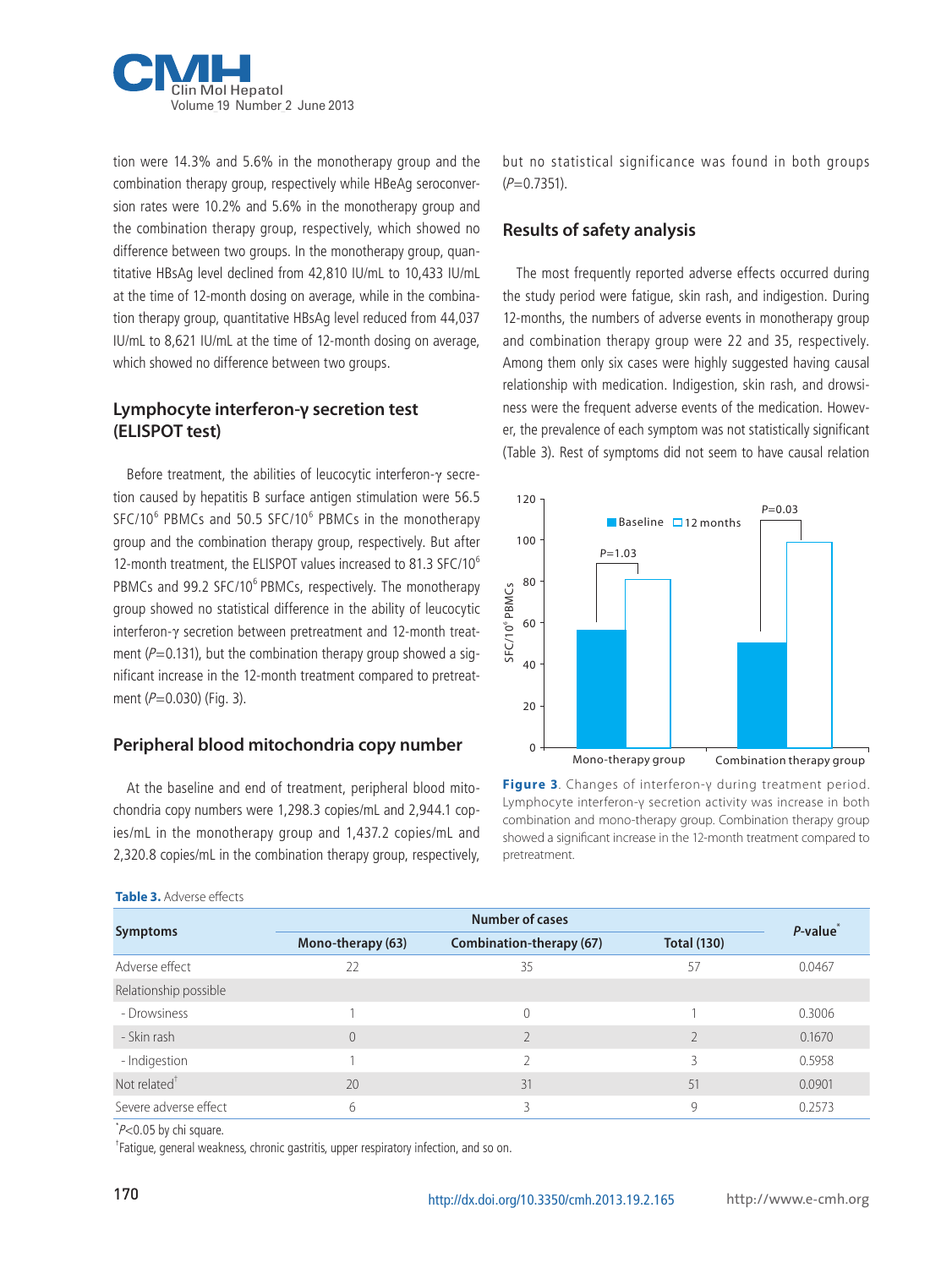with medication. The prevalence of fatigue, general weakness, chronic gastritis, and upper respiratory infection, has not related with treatment  $(P=0.2573)$ .

#### **DISCUSSION**

In this study, the ALT normalization rate of Godex<sup>®</sup> and entecavir co-administration was significantly higher than those of monotherapy group at the time of 3, 6, 12 months after treatment.

The normalization rate of serum ALT level was higher and the average value of serum ALT was lower in the combination therapy group of CHB patients. Mean ALT level of 12-month were  $25.1\pm15.0$  in the monotherapy group and  $13.6\pm5.1$  in the combination therapy group, which showed the significant difference between two groups (P<0.0001). Such difference was more evident when the ALT level was higher at the point of the commencement of treatment. In this study, the ALT normalization rate at the time of 12-month dosing was high at 85.7% even in the entecavir monotherapy group which is the result similar to those of existing studies. However, if the ALT level was over 200 U/L at the time of treatment, the ALT normalization rate during the monotherapy was low at 53.9% and 69.2% at the time of 3-month and 12-month treatment, respectively. On the other hand, if the ALT level was over 200 IU/L before treatment, the ALT normalization rate during the combination therapy group was significantly high at 88.2% and 100% at the time of 3-month and 12-month treatment, respectively. Our study showed ALT normalization rate was nearly 100% at 6 months. That means that at six month combination treatment will have beneficial effects in case of high ALT patients.

It is known that the administration of carnitine influences the activation of lymphocyte.<sup>12</sup> Carnitine regulates the production of prostaglandin E1 and E2 to control the functions of lymphocyte.<sup>12</sup> Hao et al also reported that a diet containing carnitine improved the functions of lymphocyte of type II diabetic patients.<sup>13-14</sup> This study was aimed to identify the effects of Godex<sup>®</sup> co-administration on an immune reaction. It is known that if the virus concentration of CHB patients is high, the 'anergy' occurs that slows down the T-cell function.<sup>15</sup> In this study, patients' lymphocyte was stimulated using hepatitis B virus surface antigen in order to evaluate the T-cell's function. Amount of lymphocyte interferon-γ secretion was not different between two groups at the end of 12 months. However, interferon-γ secretion was significantly increased only in combination group comparing to baseline

 $(P=0.030)$ . Such results were consistent with those of preceding studies which reported that the administration of Godex<sup>®</sup> including carnitine affected the regulation of an immune reaction. However, HBeAg seroclearance and seroconversion rate after 12-month treatment showed no statistical difference between the monotherapy group and combination therapy group. The reason of discrepancy between changes of INF-γ secretion and seroclearance rate is not clear. These mean that immune reaction shows no statistical significance between two groups. Significant INF-γ secretion increase was shown in mono-therapy arm within-group comparison, but INF-γ secretion was not different between two arms at the end of study. Other researches on Godex's potential to regulate the immune reaction also reported that biphenyl dimethyl dicarboxylate (DDB) containing Godex<sup>®</sup> suppressed the reproduction and activation of hepatitis B virus by stimulating the interferon alpha route.<sup>16</sup> But according to this study, there was no difference in the virus concentration in serum between the monotherapy group and combination group.

In conclusion, co-treatment of entecavir and Godex<sup>®</sup> to CHB patients can improve the ALT normalization rate, and especially when the ALT level was over 200 U/L before treatment, the normalization rate of liver inflammation level was higher.

#### **Acknowledgement**

This study was supported by Celltrion Pharm.

#### **Conflicts of Interest**

The authors have no conflicts to disclose.

#### **REFERENCES**

- 1. Chang TT, Gish RG, de Man R, Gadano A, Sollano J, Chao YC, et al. A comparison of entecavir and lamivudine for HBeAg-positive chronic hepatitis B. N Engl J Med 2006;354:1001-1010.
- 2. Chon YE, Kim SU, Lee CK, Heo J, Kim JK, Yoon KT, et al. Partial virological response to entecavir in treatment-naive patients with chronic hepatitis B. Antivir Ther 2011;16:469-477.
- 3. Park MS, Kang JS, Jeon JY, Baek SW, Lim GS, Kwak MJ, et al. Effectiveness of Godex capsule on chronic liver disease patients. Kor J Clin Pharmacol Ther 2001;9:151-162.
- 4. Bertelli A, Cerrati A, Giovannini L, Mian M, Spaggiari P, Bertelli AA. Protective action of L-carnitine and coenzyme Q10 against hepatic triglyceride infiltration induced by hyperbaric oxygen and ethanol.